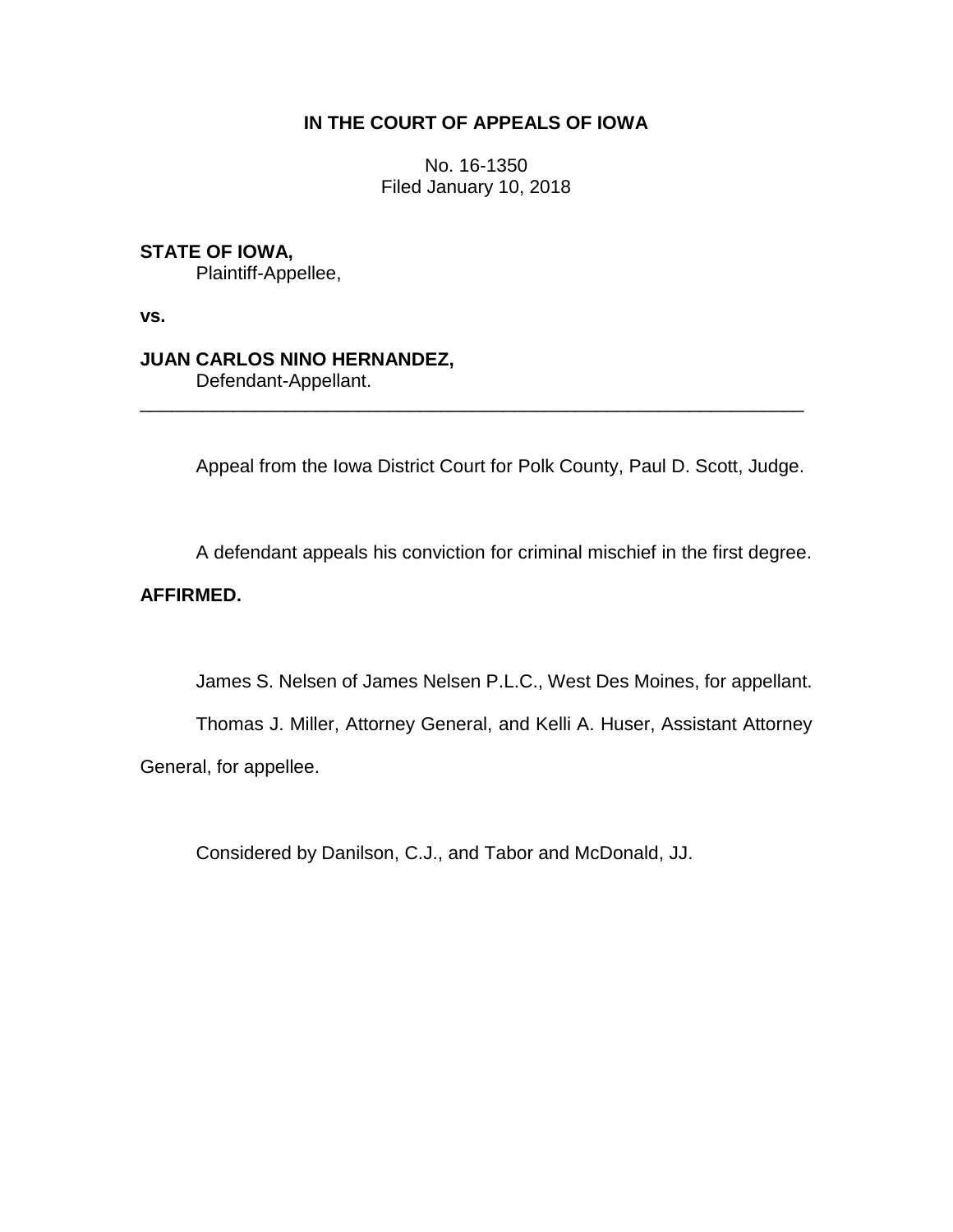### **TABOR, Judge**

After hearing testimony that Juan Carlos Nino Hernandez rammed his red Chevy Silverado truck into a police Crown Victoria parked at a convenience store, a jury convicted him of criminal mischief in the first degree, in violation of Iowa Code sections 716.1 and 716.3 (2016). On appeal, Nino Hernandez challenges the sufficiency of the State's proof that the cost of replacing, repairing, or restoring the patrol car exceeded \$10,000. He also contends his conviction violated due process because the language in section 716.3 is ambiguous and the rule of lenity requires the statute be construed in his favor.

Because Nino Hernandez did not assert a due process violation at the earliest opportunity or secure a district court ruling, the constitutional claim is not preserved for our review. Because the State presented substantial evidence to prove the cost of repairing the patrol car would have been more than \$29,000, we affirm his conviction for criminal mischief in the first degree.

#### **I. Facts and Prior Proceedings**

Des Moines Police Sergeant Ronald Kouski had just stepped into QuikTrip for a hot dog when he "heard a loud screeching noise and then a loud collision." Kouski worked as a canine officer and his German Shepard partner was waiting in the 2009 Crown Victoria. The officer looked out the store's front window and discovered a red pickup had struck his patrol car, pushing it across several parking spots into another customer's vehicle.

Sergeant Kouski confronted the pickup driver, later identified as Nino Hernandez, who "had some blood on his face and immediately put his hands up like in a boxing position" and started yelling and coming at the officer. Nino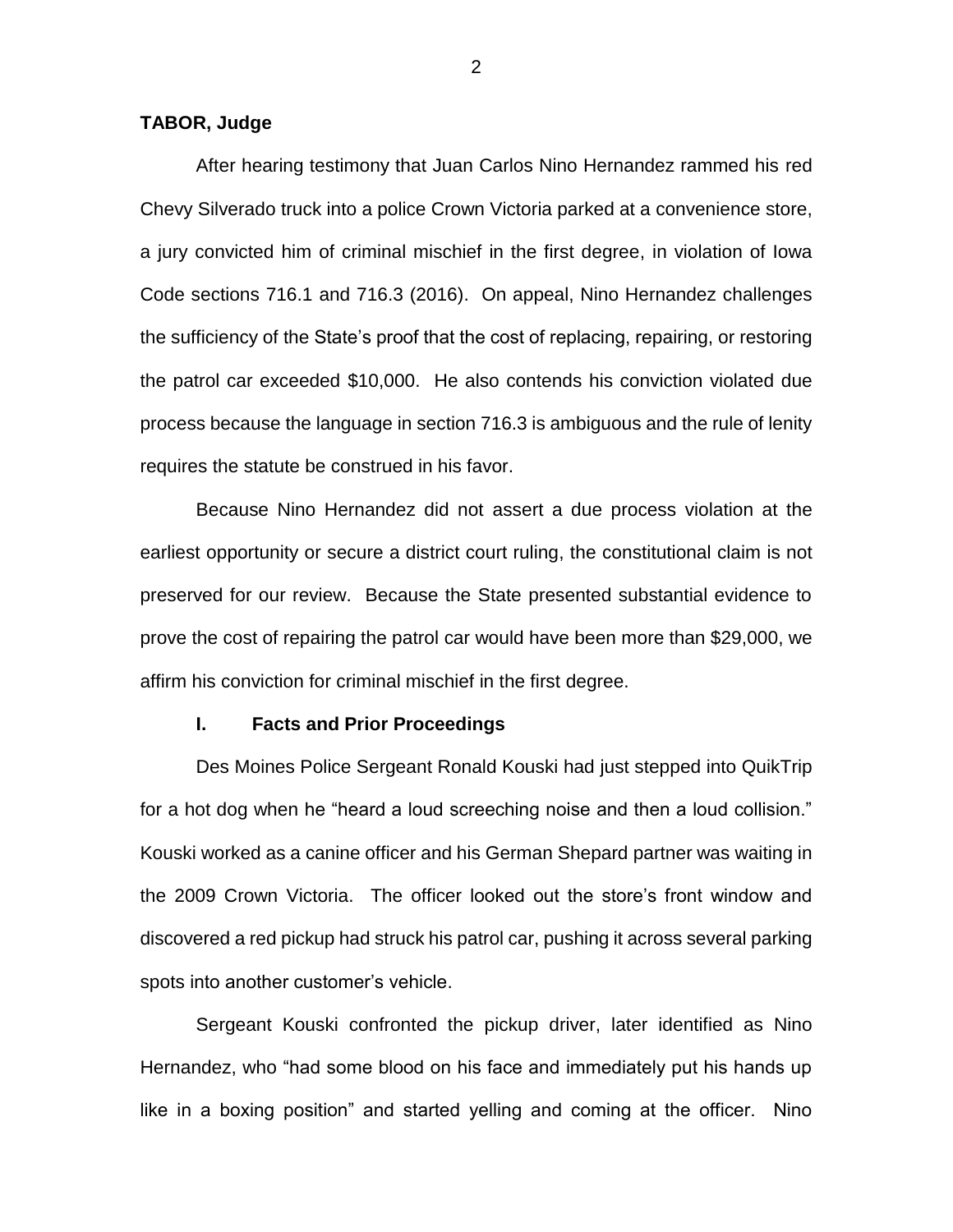Hernandez pushed Sergeant Kouski. The officer "deployed [his] pepper spray" when Nino Hernandez ignored his commands to get on the ground. Kouski's canine was shaken up and had a noticeable limp for a few weeks after the crash.

The State filed a five-count trial information, charging Nino Hernandez with (1) criminal mischief in the first degree, a class "C" felony, for damage to the police car, and (2) criminal mischief in the third degree, an aggravated misdemeanor, for damage to a second car, as well as (3) assault on a peace officer, (4) interference with a police service dog, and (5) operating while intoxicated; the last three counts are serious misdemeanors. At trial, the district court entered judgment of acquittal on the third-degree criminal mischief count, finding the State failed to prove Nino Hernandez had specific intent to cause damage to the second vehicle. The jury found Nino Hernandez not guilty of interference with a police dog but returned guilty verdicts on first-degree criminal mischief, assault on a peace officer, and operating while intoxicated.

Nino Hernandez appeals only the felony conviction. At issue is the following statutory language: "Criminal mischief is criminal mischief in the first degree if . . . [t]he cost of replacing, repairing, or restoring the property that is damaged, defaced, altered, or destroyed is more than ten thousand dollars." Iowa Code § 716.3(1)(a).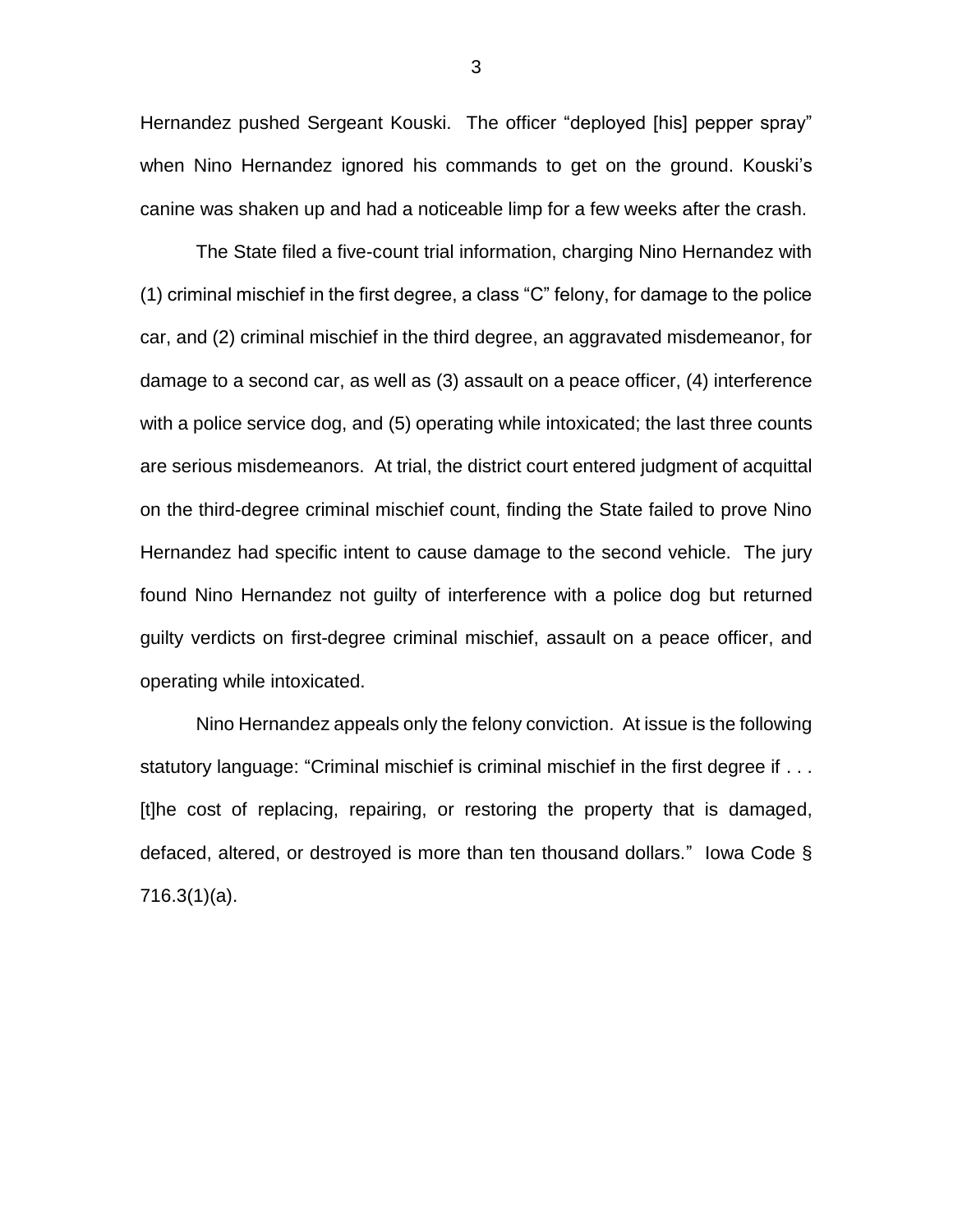### **II. Preservation of Error**

Nino Hernandez packs several concepts into his issue statement:

THE DISTRICT COURT ERRED IN DENYING DEFENDANT'S MOTION FOR MOTION FOR JUDGMENT OF ACQUITTAL AND MOTION IN ARREST OF JUDGMENT AND FAILING TO APPLY THE RULE OF LENITY WHERE THE STATUTE AS APPLIED IN THIS MATTER WAS VAGUE AND INSUFFICIENT PROOF WAS PRESENTED TO SUPPORT A CONVICTION IN VIOLATION OF NINO HERNANDEZ'S DUE PROCESS RIGHTS UNDER THE FIFTH, SIXTH AND FOURTEENTH AMENDMENTS TO THE UNITED STATES CONSTITUTION AND ARTICLE I SECTIONS 9 AND 10 OF THE IOWA CONSTITUTION

To the extent he is arguing Iowa Code section 716.3 is vague as applied to his situation, he did not preserve that claim in the district court. "[C]hallenges to the validity of a statute must be raised at the earliest opportunity in the progress of the case." *State v. Munz*, 355 N.W.2d 576, 584 (Iowa 1984) (noting issue should have been raised by pretrial motion). The minutes of testimony informed Nino Hernandez that the State expected to call Dave Palmer, a body shop technician for the city of Des Moines, to "explain his estimate to repair the police car, which exceeded \$20,000." In addition, nine months before trial, the city of Des Moines submitted a victim's pecuniary damage statement, alleging the "value to replace or fix" the patrol car was \$5025. But Nino Hernandez did not file a pretrial motion to dismiss to contend, as a matter of law, such a repair estimate could not support first-degree criminal mischief if the replacement value of the police car was less than \$10,000. *See* Iowa R. Crim. P. 2.11(6)(a). Nor did he file a motion to adjudicate law points to obtain an interpretation of the statutory definition of "cost" in section 716.3. *See State v. Wilt*, 333 N.W.2d 457, 460-61 (Iowa 1983).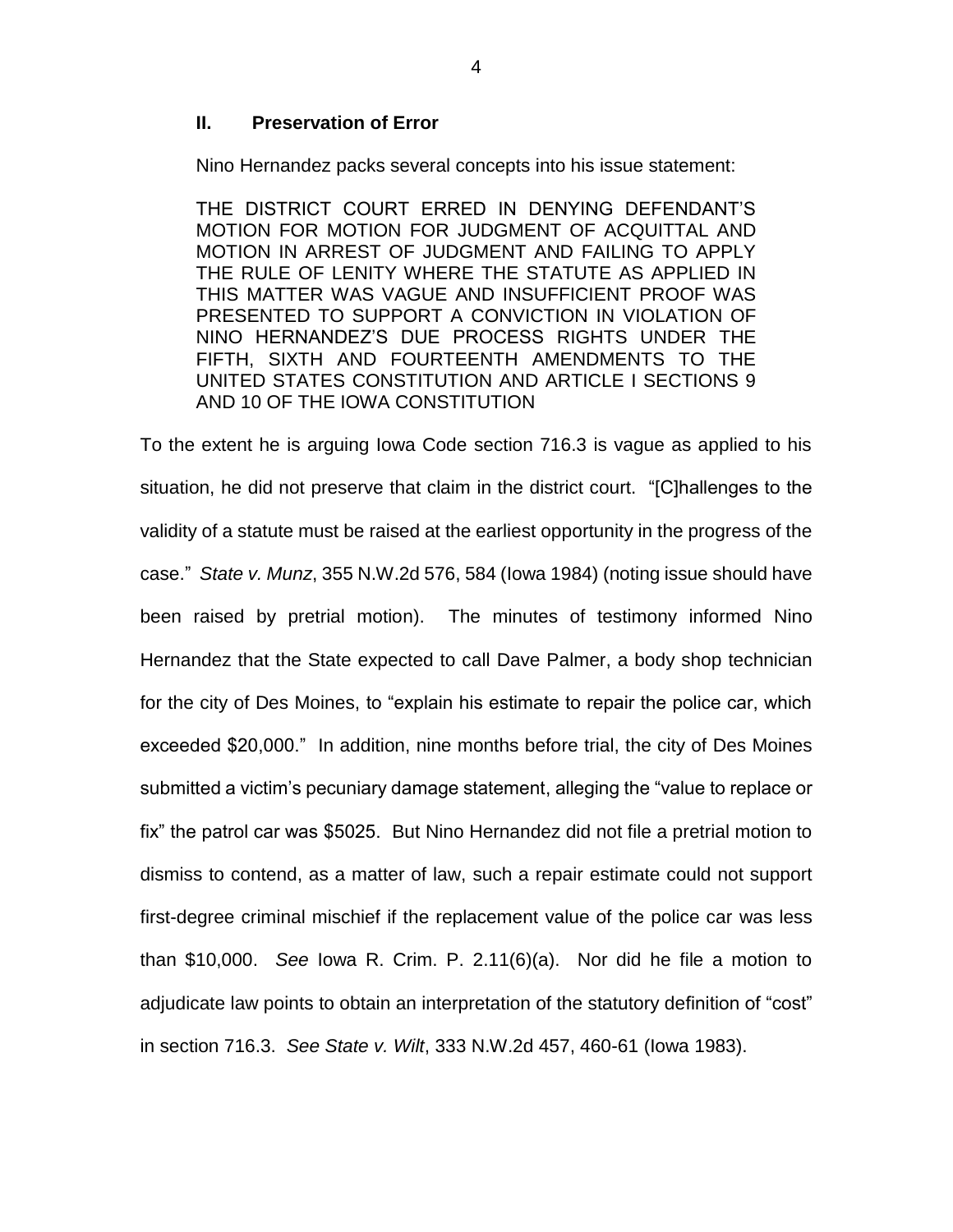The defense did preview its statutory theory during Palmer's crossexamination. Palmer—who has more than thirty years of experience in auto body work—described the extensive damage to the police car rammed by Nino Hernandez. "It was hit really hard on the left side, both doors; buckled the roof; hit hard enough to buckle the quarter panel on the right rear side; dash was damaged; seat was damaged; hood was damaged; [and] fenders damaged." Palmer estimated the costs to repair the police car would have totaled more than \$29,000.

During cross-examination, Palmer acknowledged the damaged "09 Crown Vic" had an odometer reading of 103,000 miles. Palmer testified he did not have information about the cost to replace the car, but he did not think it would be as high as \$29,000. Defense counsel had the following exchange with Palmer:

Q. But without knowing the actual value of the vehicle, and if it would be more expensive to replace the vehicle or repair the vehicle, we can't say that the damage to the vehicle was over \$10,000; correct? A. Correct.

Palmer testified: "I know the damage is more than what the car is worth." Palmer

also acknowledged the police department did not have the car fixed.

Outside the presence of the jury, the prosecutor made this record:

During the cross-examination of one of our witnesses, David Palmer, [defense counsel] seems to be setting up an argument that the State has an obligation to prove both the repair cost and the replacement cost of the vehicle in order to establish the level of criminal mischief that this defendant's guilty of.

The prosecutor advised he had offered "to stipulate to the blue book value of the

vehicle, which would be between \$1,000 and \$10,000, if the jury found that that is

the number that they want to use, then it would end up being criminal mischief

second instead of first." But Nino Hernandez declined to stipulate. The prosecutor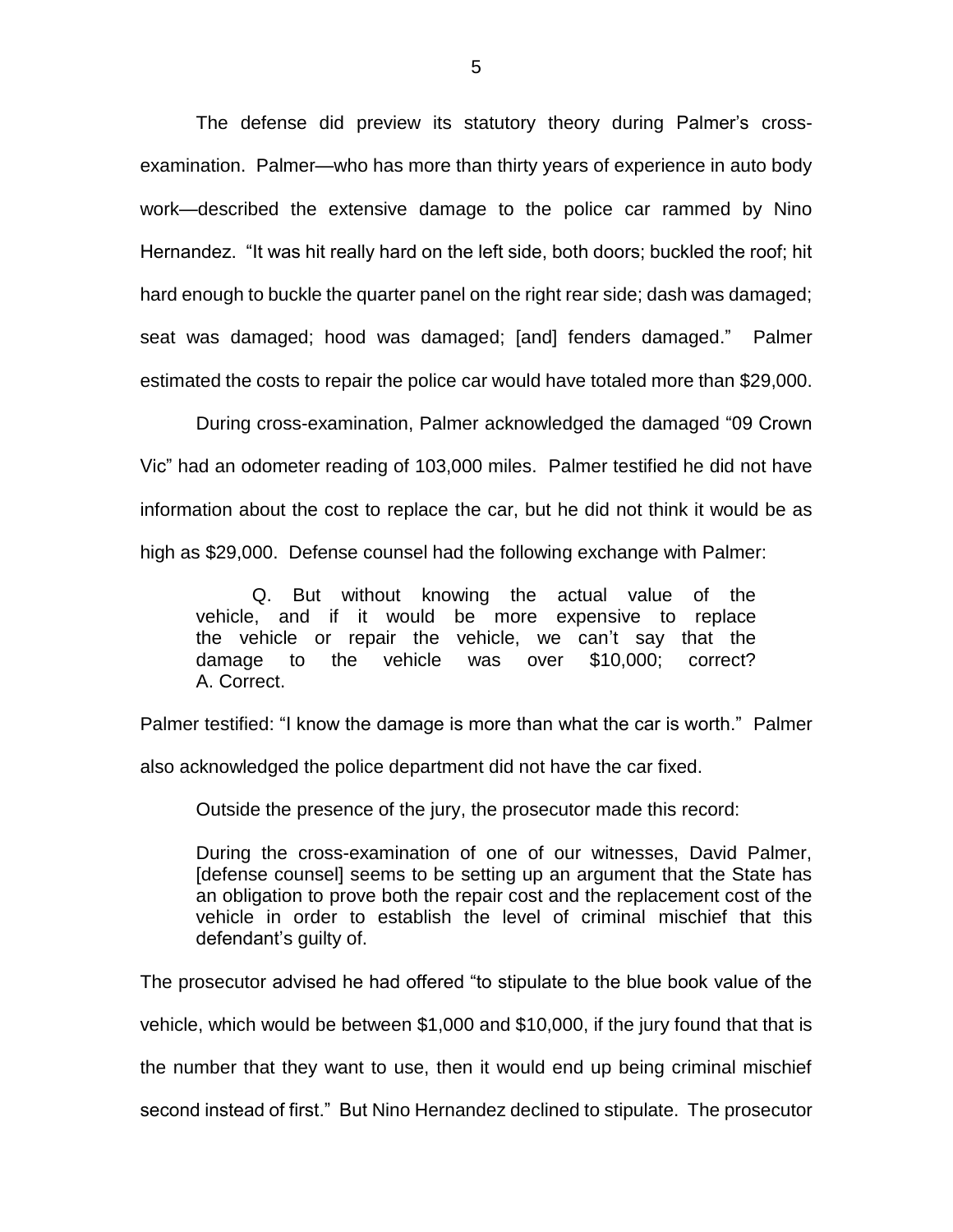further asserted he had a witness ready to testify to the amount the police department spent to replace the car, but the prosecutor had not planned to call him because the statute allowed the State to prove either "the cost to repair *or* replace."

The prosecutor complained: "This issue has only just now been brought to my attention."

Defense counsel responded: "[O]ur position is that they either have to prove that \$29,000 was spent to repair this vehicle, and its actual damage, or the amount of the value of the vehicle which was destroyed." Counsel continued:

My argument is, essentially, due process requires when it says replace, repair, or restore—and we are talking about levels of an offense—they have to prove beyond a reasonable doubt the lowest amount is above the level; otherwise, you are just talking about a nebulous number that they could pull out of the sky and have somebody testify it's \$85,000 to repair this \$300 vehicle.

The State rejected the notion that it had "the burden to prove both numbers in any criminal mischief case, so that the jury can pick the lowest one." The district court viewed the defense argument as addressing the sufficiency of the evidence and deferred resolution until the motion for judgment of acquittal. The district court did not rule on the constitutionality of the statute as applied to Nino Hernadez. Accordingly, that issue is not preserved for appellate review. *See State v. Webster*, 865 N.W.2d 223, 232 (Iowa 2015) (finding waiver when the district court did not rule on particular claim raised on appeal).

In his appellant's brief, Nino Hernandez claims he "preserved error by filing Post Trial Motions raising the issues and arguing on behalf of same." But contesting the constitutionality of section 716.3 as applied to him in posttrial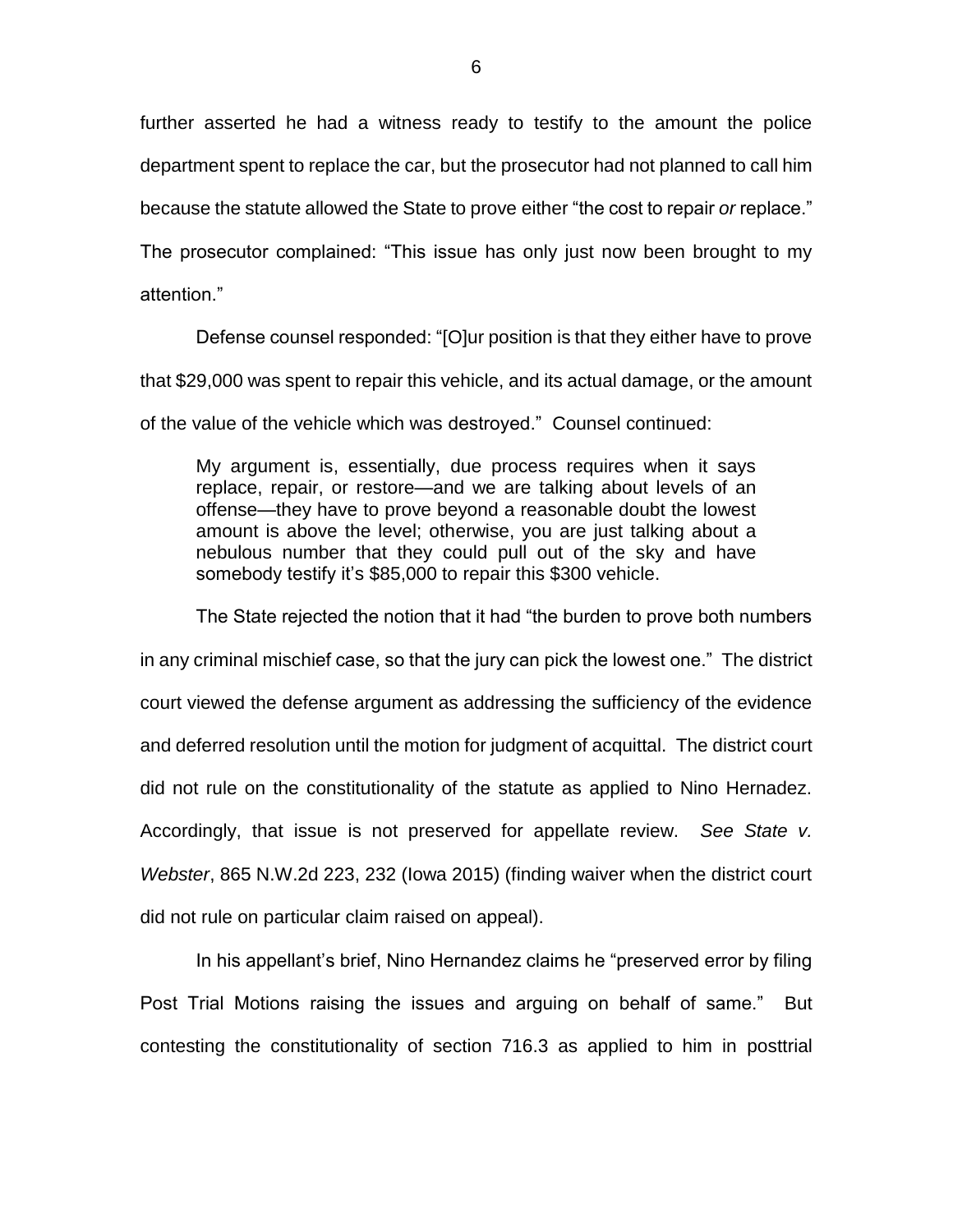motions did not preserve error.<sup>1</sup> *See id.* at 242; *see also State v. Ritchison*, 223 N.W.2d 207, 214 (Iowa 1974) ("It does not seem logical that a party can sit idly by for such a period, permit the State to introduce all its evidence and then for the first time at the conclusion of the evidence challenge the statute as constitutionally defective. It cannot be said that this point was the earliest available opportunity in the progress of the case to make the challenge."). Accordingly, we will not address the constitutional threads of the defense argument.

### **III. Standard of Review**

The only issue properly before us is Nino Hernandez's challenge to the sufficiency of the evidence. We review that claim for correction of legal error. *See State v. Tipton*, 897 N.W.2d 653, 692 (Iowa 2017). We will uphold the jury's verdict if it is supported by substantial evidence. *Id.* "Evidence is substantial when a rational trier of fact would be convinced the defendant is guilty beyond a reasonable doubt." *Id*. We view the evidence in the light most favorable to the State, "including legitimate inferences and presumptions that may fairly and reasonably be deduced from the record evidence." *Id.* (citation omitted).

## **IV. Substantial Evidence Analysis**

 $\overline{a}$ 

 $1$  The district court denied the "motion for new trial based on the plain language of the statute, which as both parties agree, it is read in the disjunctive." The court explained section 716.3 allowed the State "to either prove up the cost of replacing, repairing, or restoring the vehicle" but does not require the State "to prove all three," nor does it require the State to "research each one of the alternatives [of] repairing, replacing, or restoring and determine which is the lesser value and charge that." The court noted "the car never was actually repaired because the cost of repair was greater than the value of the vehicle" but decided it was "within the purview of the jury to determine" whether Palmer's estimate of the cost of repairs satisfied the State's burden of proof.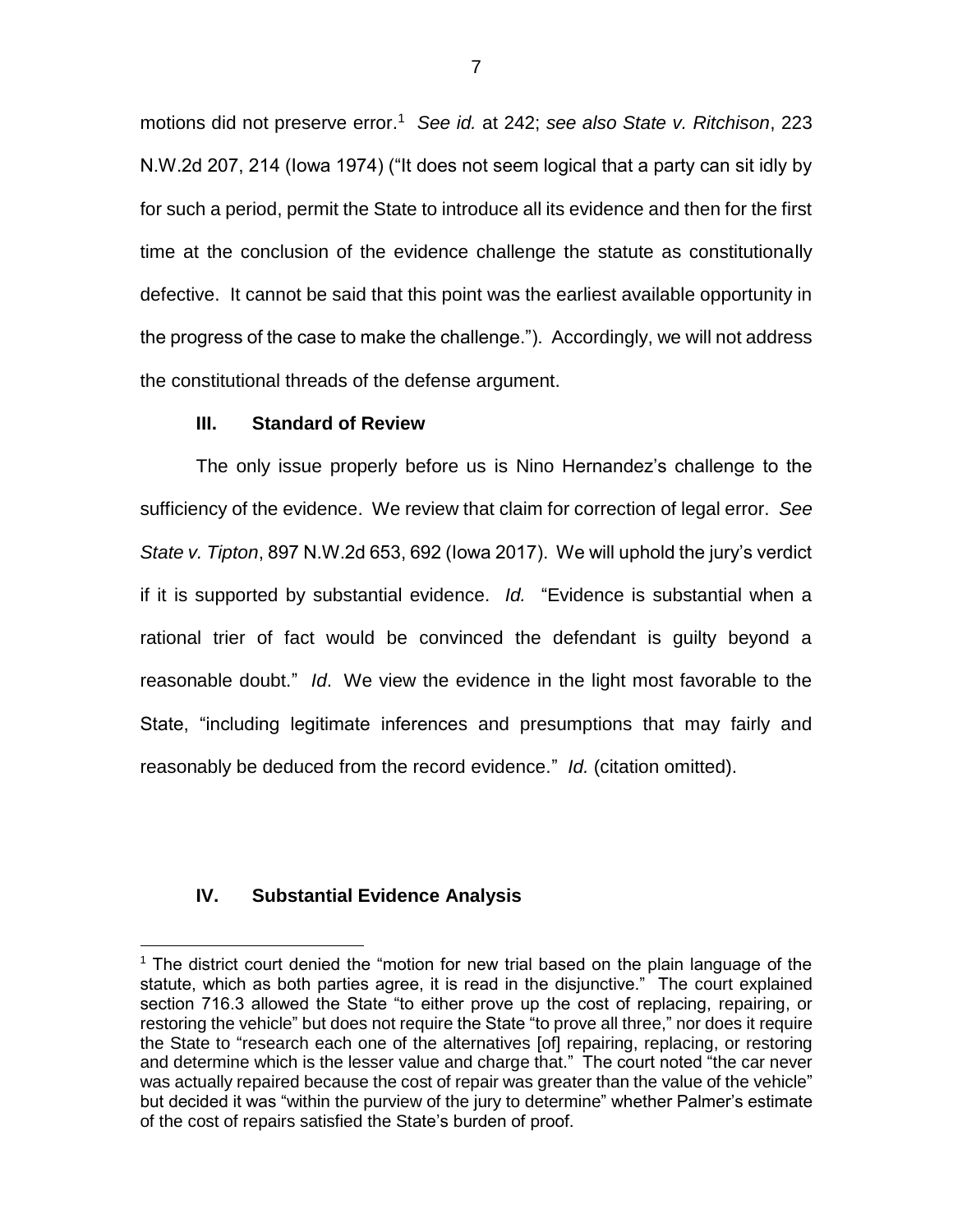To elevate the degree of the criminal mischief, the State had the burden to establish the cost of replacing, repairing, or restoring the Crown Victoria intentionally damaged by Nino Hernandez. *See State v. Williams*, 674 N.W.2d 69, 71 (Iowa 2004) (reaffirming "the State must prove every element of the crime charged beyond a reasonable doubt"). The State opted to prove the cost of repairing the patrol car and did so by offering Palmer's testimony. He was an experienced mechanic and based his replacement costs on a resource called the Mitchell Collision Estimating Reference Guide, which he advised "probably every shop in the city uses." The defense did not question his credentials or the validity of his reference guide. The jury was entitled to rely on Palmer's expertise to conclude the cost of repairing the damaged patrol car exceeded the statutory threshold of \$10,000.

In closing argument, defense counsel told the jury Palmer's estimate of the cost of repairing the patrol car did not satisfy the State's burden to prove "value." Counsel emphasized the city did not actually expend the amount estimated for the repairs. In rebuttal, the prosecutor asserted the criminal mischief was completed when Nino Hernandez crashed into the patrol car. The prosecutor argued subsequent actions by the victim would not change the amount of damage done on impact. "The crime was done. We don't look at the rest of it. The victim may later on, they may fix it or they may not fix it. That's up to them."

When deciding if the State presented substantial evidence to satisfy the \$10,000 threshold, we do not interpret Iowa Code section 716.3 as requiring the

8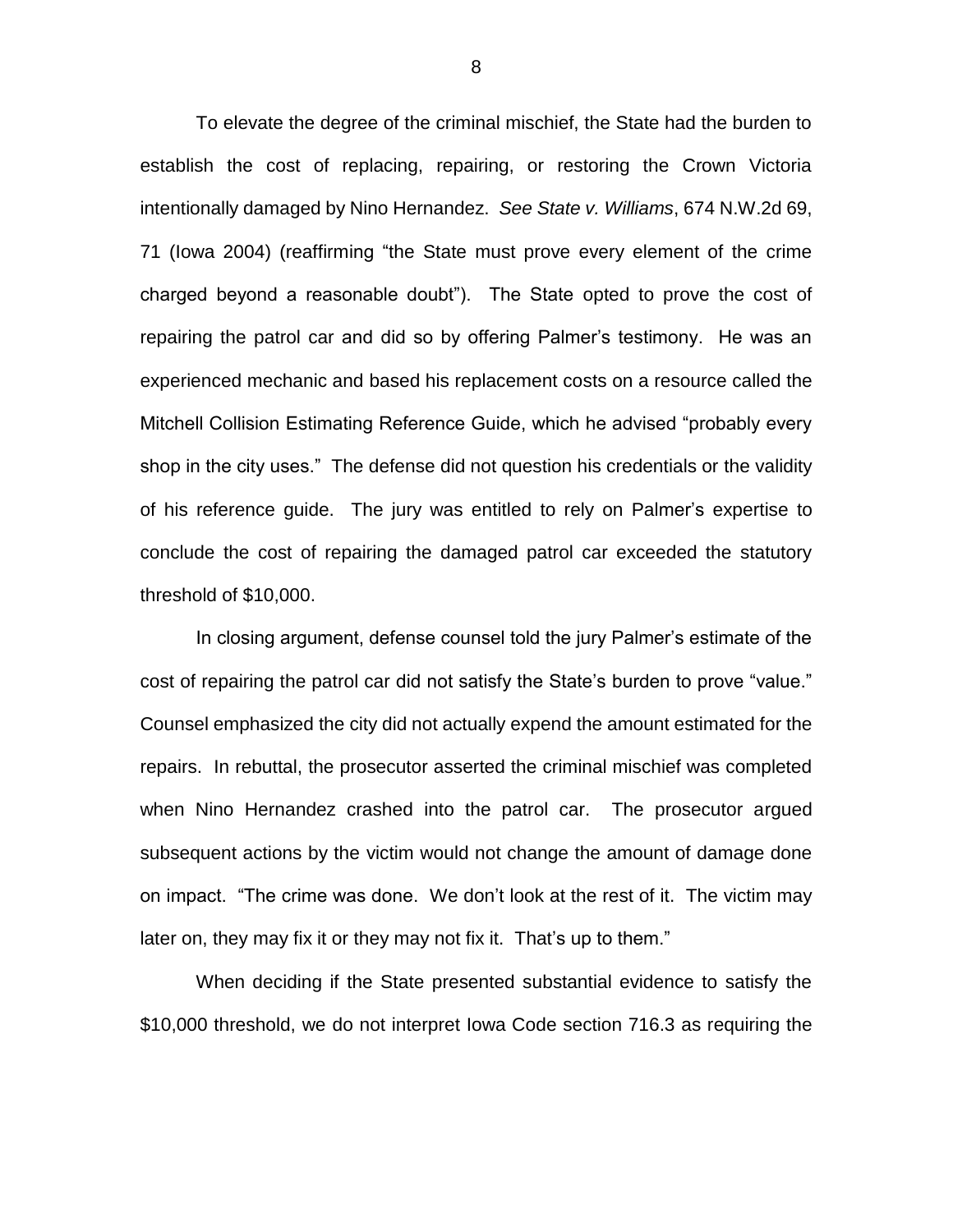damaged property actually be repaired.<sup>2</sup> The plain language of the statute does not require that "the cost of replacing, repairing or restoring the property" represent an amount already paid. Instead the statute uses the present tense term "is" rather than the past tense term "was" to signal an estimate of the cost is sufficient. Other jurisdictions have reached similar conclusions when construing their own criminal mischief statutes. *See, e.g.*, *Crain v. Commonwealth*, 257 S.W.3d 924, 927 (Ky. 2008) (explaining Kentucky statute does not require actual repair by the victim nor does it depend on the actual cost borne by the victim); *People v. Fancher*, 984 N.Y.S.2d 174, 179 (N.Y. App. Div. 2014) (holding auto body shop owner's estimate of the cost of repairing a vandalized pickup truck was legally sufficient evidence the damage exceeded \$250, even though the repairs were never performed); *Elomary v. State*, 796 S.W.2d 191, 193 (Tex. Crim. App. 1990) (noting "criminal mischief statute does not require that damaged property that can be repaired be actually repaired in order to establish the cost of the repair work").

On appeal, Nino Hernandez complains the State did not call a witness who testified to the actual cost of the replacement of the patrol car being greater than \$10,000. He cites *State v. Urbanek*, 177 N.W.2d 14, 16 (Iowa 1970), for the proposition that Iowa's general rule for compensating for repairs or replacement is "the fair and reasonable cost of replacement or repair, but not to exceed the value of the property immediately prior to the loss or damage." *Urbanek* involved damages in a civil suit, not a prosecution for criminal mischief. Under the

 $\overline{a}$ 

 $2$  Because we perceive no "grievous ambiguity" in this criminal statute, we need not invoke the rule of lenity. *See State v. Velez*, 829 N.W.2d 572, 585 (Iowa 2013).